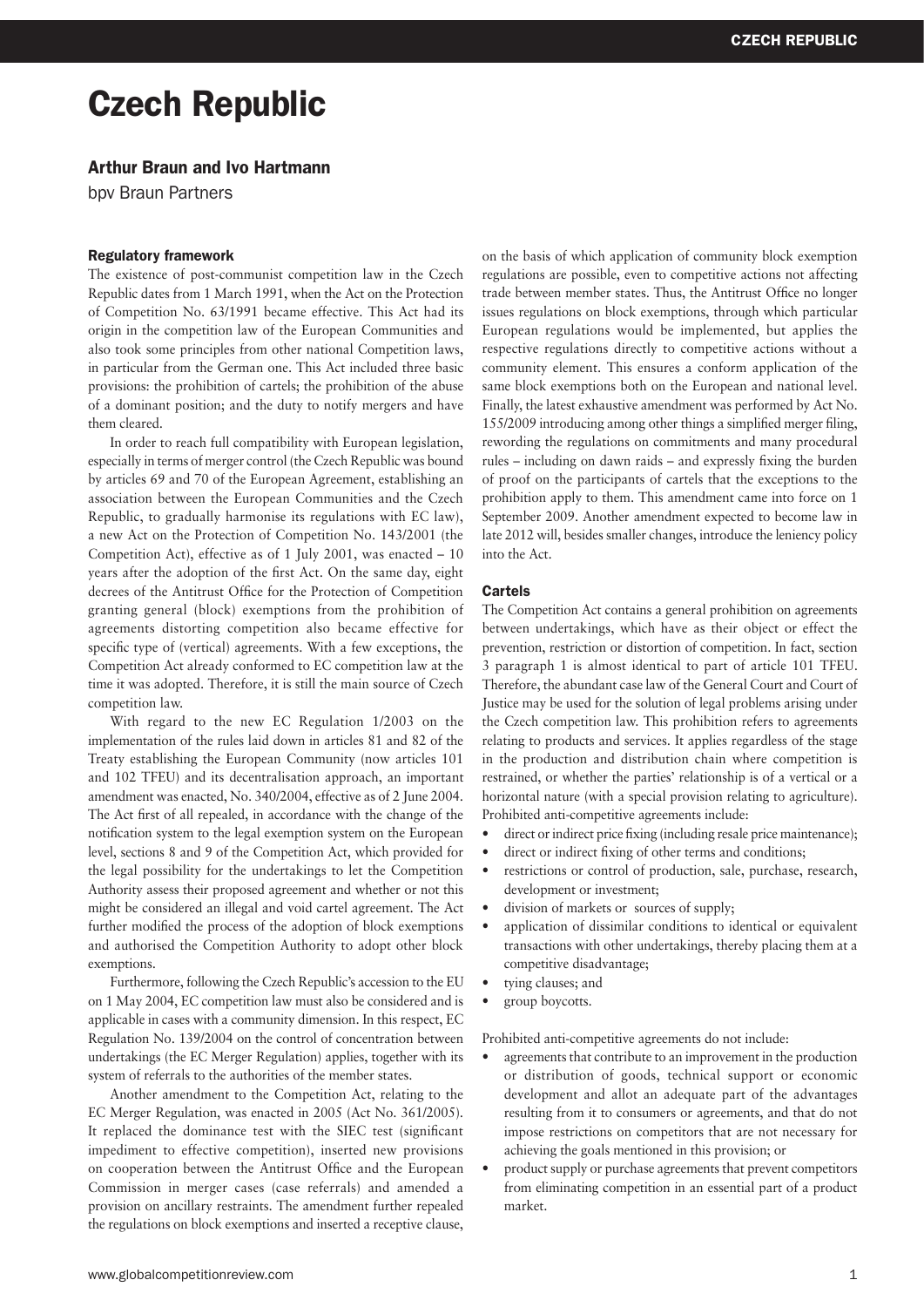The prohibition also applies to 'concerted practices' and decisions by associations of undertakings that result or might result in the distortion of competition.

Until the latest amendment, the Competition Act included its own de minimis rule. Vertical agreements did not fall under the prohibition if the market share of each of the participants of the agreement did not exceed 15 per cent. In the case of a horizontal or a mixed horizontal and vertical agreement, or where it was difficult to classify the agreement as either horizontal or vertical, a 10 per cent market share threshold applied. This de minimis rule did not apply to 'hard-core' restrictions, such as agreements, that had as their object direct or indirect price fixing or market sharing. Several agreements were exempt if they complied with the conditions laid down by the block exemption regulation issued by the Council of the European Union or by the European Commission. Czech law did not follow the practice of the European Commission, which adopts the de minimis thresholds in the form of soft law, usually called guidelines, and therefore eventual changes did not need to be implemented via an amendment of EC Regulation 1/2003. Hence, any changes of the de minimis thresholds had to be implemented by adopting a law. According to the latest amendment of the Competition Act effective from 1 September 2009, this de minimis rule was repealed and de minimis thresholds in the form of soft law will apply.

According to section 4 of the Competition Act, these Regulations also apply to cartel agreements that do not have a community dimension. The Competition Act further authorises the Antitrust Office to exempt, under the block exemption regulations, a group of similar restrictive agreements whose distortion of competition is outweighed by advantages for other participants on the market, especially consumers. This authorisation is meant to regulate some specific types of agreements typical for the local Czech markets. So far, the Antitrust Office does not plan any new block exemption regulation and continues to rely on those adopted on the European level. The old block exemption regulations issued by the Antitrust Office under the old regime were repealed by amendment as from 2005. The Antitrust Office may also withdraw the exception in individual cases if, as a result of market development, the exemption subject to a block exemption does not fulfil requirements laid down in section 3 paragraph 4 of the Competition Act (contribution to an improvement in production of goods or distribution, no restrictions for customers and no possibility of exclusion of competition for the competitors).

# Notification and clearance

As at the European level, agreements can no longer be referred to the Antitrust Office for clearance as to whether they are in accordance with the law. The respective sections (8 and 9) of the Competition Act were repealed. The system of individual exceptions has been abolished as well.

#### Cartel proceedings

The Antitrust Office will usually launch official proceedings by sending a statement of objections upon receiving relevant information on a cartel agreement. It may, of course, start proceedings based on information obtained through its own activities. The latest amendment of the Act enables the Antitrust Office not to persecute if the effects on the markets are very limited (ie, introduces a factual 'general de minimis rule" depending on assessing of the situation by the Antitrust Office). The right to investigate premises other than business premises (see 'Enforcement' below) has been granted to the Antitrust Office, particularly with respect to the need for gathering information and evidence about restrictive agreements.

The Antitrust Office has a strong tendency to solve cases amicably by accepting commitments (see below), even in cases of hard-core cartel behaviour. In particular when strategic companies are involved, it uses 'competition advocacy', in which the informal offering of commitments and bargaining with the undertakings goes far beyond the formal procedure rules as stated in the Competition Act. The Antitrust Office seems to be more open to informal bargaining with undertakings.

In the recent years the leniency policy has also become an important part of Czech antitrust law and Czech cartel proceedings.

### **Commitments**

A commitment system has been introduced that is identical to the rules of the European Commission. It should enable competitors to offer to meet certain commitments that – provided that such commitments are sufficient for the protection of competition, the harmful situation is eliminated by their fulfilment and the distortion of competition has yet to occur – will avoid intervention by the Antitrust Office. However, the Antitrust Office may reopen the proceedings, where there has been a substantial change in the circumstances on which the decision on non-intervention was based, the undertakings act contrary to their declared commitments, or the decision was issued on the basis of incorrect or incomplete documents, data or information.

#### **Leniency**

The Czech Republic already has several years of experience with a leniency policy under which any person or undertaking with a legal or economic interest can within the 'leniency programme' can inform the Antitrust Office of restrictive agreements and practices. A leniency programme for parties to a cartel agreement was as a soft law (ie, without being legally defined and regulated in the Competition Act) introduced in 2001, with the first reported case occurring in May 2004 and substantial changes in June 2007 (the leniency programme as of June 2007 should apply only to hardcore horizontal agreements). Before the EU accession in 2004, as demonstrated in the gas insulated switchgear cartel, even if an international cartel was already sanctioned on the European level, it was possible to apply under the leniency programme for the time before EU accession and receive full indemnity from Czech prosecution.

From the very beginning of the Leniency policy application, the Antitrust Office has so far kept its self-commitment in all known cases. Since then, it has been put into application in various cases, even though sceptics point to the fact that most (maybe even all) applications were related to antitrust proceedings going on at EU level (relating to cartels before EU accession in 2004) or other international cartel investigations with potential Czech applications and basically saved some cartelists some money and the Antitrust Office some work but did not bring completely unknown cartels to light.

One of the major problems for wider use of leniency programmes in a purely Czech context was that certain (hard-core) horizontal cartels were criminalised in 2010, meaning using the leniency programme would expose the cartelist's management or employees to criminal proceedings. The state prosecutor had stated already in 2007 that he would consider participation of the employer in a leniency application as a mitigating fact, nevertheless this has no real influence on the final court decision and certainly held off several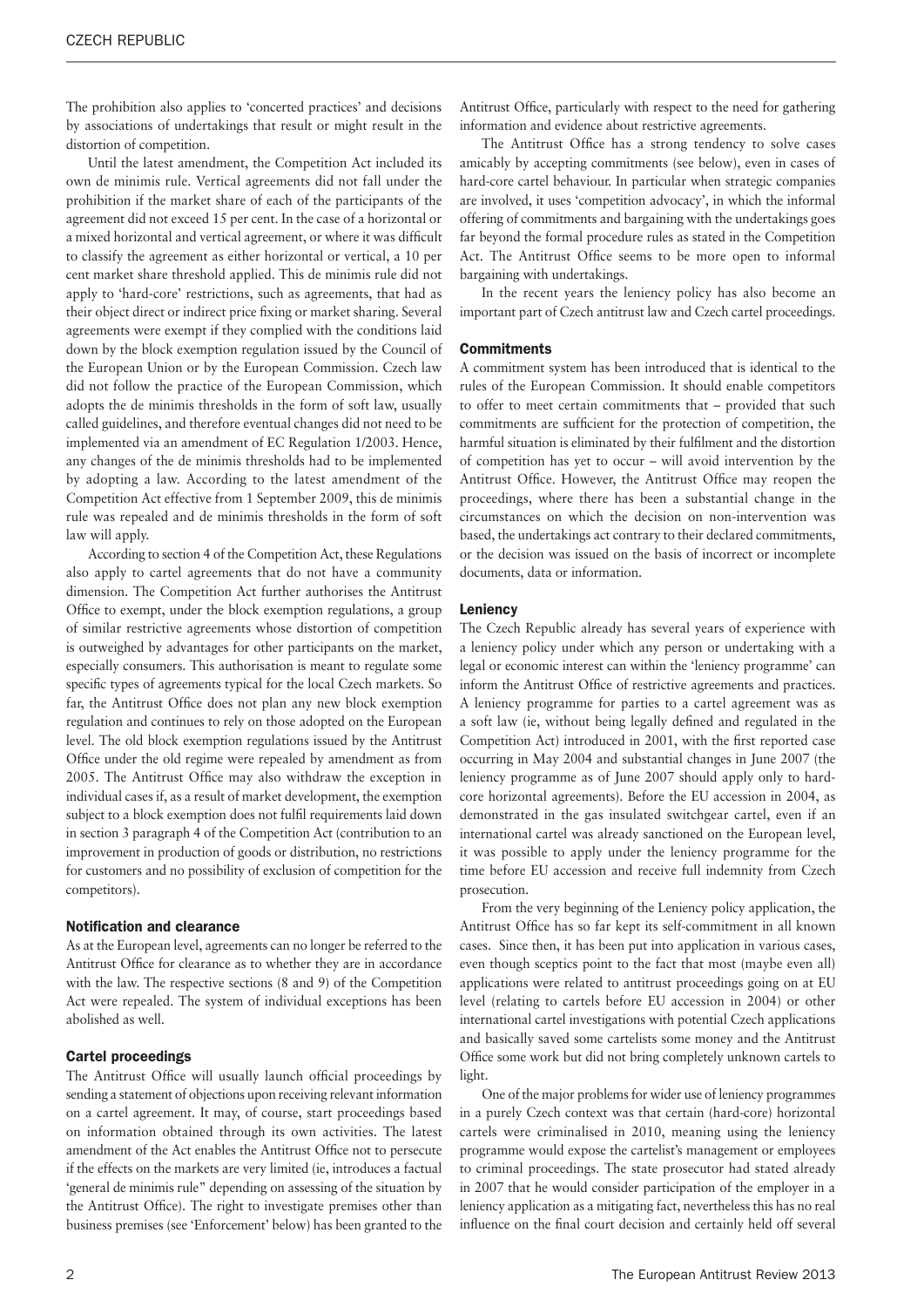cartelists from filing – unless the persons agreeing on the cartels were foreigners without major fear of criminal prosecution by Czech authorities as in the cases known.

Moreover, the fact that the position of leniency proceedings has shifted from soft to hard law was used for changing several provisions, including the introduction of a new section 22ba into the Act. Now the first application can receive up to full leniency, the second up to 50 per cent reduction of fines if he provides proof with substantial evidential importance. Other cartelists may receive a reduction by 20 per cent only if they admit the cartel and such sanction is considered by the Antitrust Office to be sufficient.

Another important element and motivation for cartelists in practice is that any successful leniency applicant or entity with claim to reduction of fines shall not be automatically excluded from public tenders as would be the case for any sanctioned cartelist.

#### Abuse of a dominant position

A dominant position is defined as a position in a relevant market that enables an undertaking or an association of undertakings to prevent effective competition by giving it the power to behave, to an appreciable extent, independently of its competitors. A dominant position is presumed if the undertaking reaches or exceeds a market share of 40 per cent of the relevant market. The analysis of the relevant market is based on the judgment of the Antitrust Office. Generally, the Antitrust Office will refer to decisions of the European Commission or western competition authorities in order to define a relevant market. There is a tendency to extend the relevant geographic market beyond the borders of the Czech Republic.

A dominant position is not prohibited per se by the Competition Act. The undertaking has no obligation to inform the Antitrust Office of such a position. Only conduct that may be classified as exploitative, exclusionary, predatory or structurally abusive infringes the Competition Act and is therefore prohibited. All agreements fulfilling this classification are null and void. The Competition Act implements the 'essential facilities' doctrine, which has recently been applied mainly to intellectual property cases.

In evaluating whether a dominant position exists, the Antitrust Office examines whether there are legal or other barriers to enter the market, the market structure and the size of the market shares of the undertakings' immediate competitors. Article 11 of the Competition Act contains examples of abusive conduct, such as the enforcement of unfair conditions in certain infrastructure networks. There are no explicit exemptions. It is up to the Antitrust Office to decide whether certain behaviour constitutes the abuse of a dominant position. However, there may be conflicts with the regulatory authorities, such as the Czech Telecommunication Office or Energy Regulation Authority, who have partly overlapping competence. Unclear scope of competence of the state regulatory bodies may make the defence of the undertakings against monopoly undertakings on the markets to be liberalised (electricity, gas, postal services, railroad services, etc) more difficult. In addition, the financial authorities in recent years exercised price control in various cases and levelled high penalties in cases where the Antitrust Office refused to act.

The ability to notify for clearance has been abolished and, as in the case of cartels, an obligation system has been introduced. In recent years, the Antitrust Office has increasingly focused on such abuse.

As with other agreements, the Antitrust Office will initiate proceedings by requiring competitors, clients, suppliers and public administrators to provide the necessary information. Some spectacular fines have been imposed in 2007; based on the Act on Prices 526/1990, where tax offices levelled high penalties against companies in the coal and steel sector for abuse of market position leading to unjustified profit.

#### Mergers

The merger rules set out in the Competition Act are supplemented by regulations issued by the Antitrust Office. Any merger transacted as described below may not be implemented unless cleared by the Antitrust Office.

There are several forms of concentrations under the Competition Act:

- two or more formerly independent undertakings merge into one entity;
- acquisition of enterprise of another undertaking;
- one or more undertakings take direct or indirect control of the whole or part of another undertaking; and
- establishment of an undertaking jointly controlled by several undertakings,

whereby two and more concentrations subject to each other and interrelated in terms of matter of fact, time and personnel shall be assessed as one concentration.

Merger control rules do not apply to situations where a bank or other financial institution acquires shares for a maximum of one year, for the purpose of financially restructuring a company. Further exemptions are set out for stockbrokers.

#### Notification

Merger notification is mandatory if either of the following thresholds are met:

- the net turnover of the undertaking being acquired or being taken control of in the Czech Republic is at least 1.5 billion koruna and the net worldwide turnover of another merging competitor is at least 1.5 billion koruna; or
- the combined net turnover in the Czech Republic of all parties is 1.5 billion koruna and at least two of the parties have a net turnover that exceeded 250 million koruna in the previous year.

By way of simplification, the net turnover in the territory of the Czech Republic may be used, as a rough guide, as the principal criterion for determining the maximum permissible level; if it is below 1.5 billion koruna then the merger will not require notification.

Transactions not reaching the turnover thresholds are not subject to the approval of the Antitrust Office. Since the Czech Republic's accession to the EU, EU merger control must also be taken into account. Whereas in former years merger control was the dominant part of Czech antitrust practice and widespread filing obligations existed, the significance of national merger control has decreased considerably since 1 May 2004, when the Czech Republic acceded to the European Union, and changes were made to the European merger control regime. The number of merger control cases has decreased from 239 in 2003 to 55 in 2005 and about 40 in 2009 and 2010. Cases decided by the European Commission instead of the Antitrust Office explain only a small part of this decrease. Much more important are the changed national thresholds.

#### Merger proceedings

No transaction for which notification is mandatory can be put into effect until it is cleared by the Antitrust Office. Transactions carried out in breach of the duty to notify are not null and void, but the Antitrust Office can order various measures to restore competition (including a demerger order). In order to facilitate completion of the notification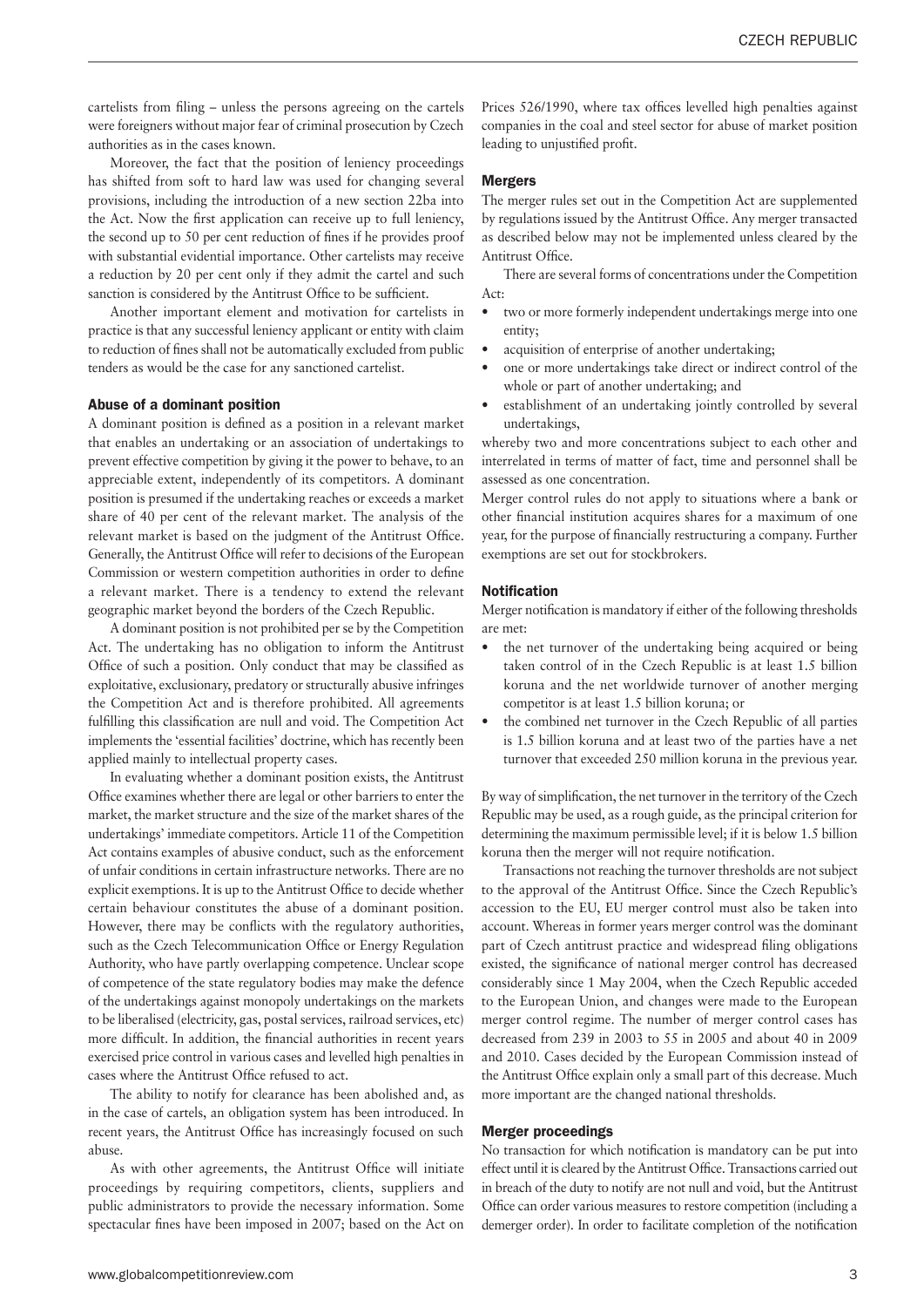form and supporting information, pre-notification contacts between the notifying parties and the Antitrust Office are recommended. The present policy of the Antitrust Office's merger section, however, only allows for a limited degree of informal guidance and informal contacts. The amendment to the Competition Act from 2004 also formally enabled a pre-notification; guidelines were published in January 2008.

The notification must be complete in order to be effective (a 'blanket notification' is not deemed to be a notification). If the notification is incomplete, proceedings will not be initiated and the Antitrust Office will inform the notifying parties as to whether the merger is subject to its approval and whether it is necessary to amend the notification. In such cases, a notification becomes effective when the Antitrust Office receives the complete information. It is highly recommended to ask the respective official after the notification has been filed whether it is complete or what further information shall be submitted. By means of informal telephone contact, the notification could be completed very fast, which can speed up the issue of the clearance decision. A fee of 100,000 koruna must be paid with the filing.

During the proceeding, the Antitrust Office may ask the parties to supply supplementary information or evidence. The decision period does not commence until such information or evidence is supplied. The Antitrust Office can also revoke a decision based on incorrect information. As a vast number of documents have to be submitted, the filing should be prepared in advance of the execution of the agreement. The notification must be drafted in Czech and all financial information must be expressed in Czech koruna. Supporting documents should be submitted in the original version (a declaration of truthfulness and completeness may help if the original versions are not submitted) and with a Czech translation (which does not have to be official in all cases; in the case of commonly used languages, such as English, German or French, the Antitrust Office usually requires no translation, and sometimes it requires only translation of a significant part of an agreement).

Until a decision is reached, no control of the acquired enterprise may be exercised and, in particular, no voting rights may be exercised. A merger may only be entered on the Commercial Register once the Antitrust Office has granted its approval. This is particularly relevant for limited liability companies, which must register a change in their shareholders or in case of a merger of two or more entities into one. The Antitrust Office must make a first-phase decision on the transaction within 30 daysof the date of notification; otherwise the transaction is deemed to have been approved.

A simplified merger control proceeding with less requirements as to the content was introduced in September 2009 if the parties are not active on the same relevant market or their joint market share is below 15 per cent or in the event of vertical integration below 25 per cent or joint control shifts to single control. The phase 1 term is shortened to 20 days after the filing, should the Antitrust Office not inform the applicant that it requests the complete application, the merger will be deemed to have been approved.

The Antitrust Office considers both the notification itself and any publicly available information, including information that is available on the internet. It may also require information from other public authorities or contact interested third parties, such as customers, suppliers and competitors. There are penalties for supplying false or misleading information to the Antitrust Office. Notification of a merger will be published in the Commercial Gazette calling upon any interested parties to respond within a certain time (usually less than one week).

Informal guidance from the practice of the European Commission is recommended. In particular, parties can rely on the definition of markets provided by the European Commission to the Antitrust Office. Cooperation with the European Commission on merger control cases, including sharing of information, was normal, even before EU accession.

If serious doubts exist about whether a transaction is compatible with the law, the Antitrust Office may initiate a second phase investigation. Its decision must be made within five months of the date of notification. If it has not made a decision within this time limit, the transaction is deemed to have been cleared. Practice has shown that in order to stop the term from running, the Antitrust Office sends requests for more information to the filing party, thus suspending the terms, nevertheless of the 40-50 mergers per year, the Office decides on, most are cleared in the first phase.

Any person or undertaking with a legal or economic interest can file a complaint against the notified merger until the deadline set by the Antitrust Office. It is the sole competence of the Antitrust Office whether to accept, reject or refer the complaint to the competent institutions and to inform the complainant in writing about this.

Concerning the decisive test, the Antitrust Office applies the SIEC test. The Antitrust Office will thus consider whether a merger will not result in a significant impediment to effective competition, in particular by resulting in or strengthening a dominant position of one or more of the undertakings concerned. Thus the achievement of a dominant position or its strengthening are only some of the examples of when a concentration shall not be cleared. This will avoid application problems regarding an approval of mergers on the oligopoly markets. While deciding on the merger at stake, the Authority shall consider certain information about the parties, including:

- market shares;
- market structure:
- necessity of preservation and further development of effective competition;
- legal and other barriers to entry;
- needs and interests of consumers;
- no obstacles market structure;
- the parties' economic and financial power;
- demand substitutability;
- supply substitutability; and
- potential competition.

Should the aggregated market share of the merging undertakings on the relevant market not exceed 25 per cent, the concentration is deemed not to result in a significant impediment to effective competition, unless proven to the contrary. In compliance with practice of the European Commission, the Antitrust Office uses for assessment of the market concentration the Herfindahl-Hirschman Index of Concentration (the HHI test).

The Antitrust Office may make its approval conditional on fulfilment of commitments that the parties have entered into. The parties must propose their commitments within 15 days of the information for second phase proceedings being delivered to the last party.

During merger clearance procedures, the Antitrust Office may comment on any restrictive provisions that are directly related to and necessary for the implementation of the merger for the purpose of obtaining a complete picture and evaluating the effects of the merger.

The EC Merger Regulation (Regulation 139/2004) is directly applicable in the Czech Republic. In addition to the European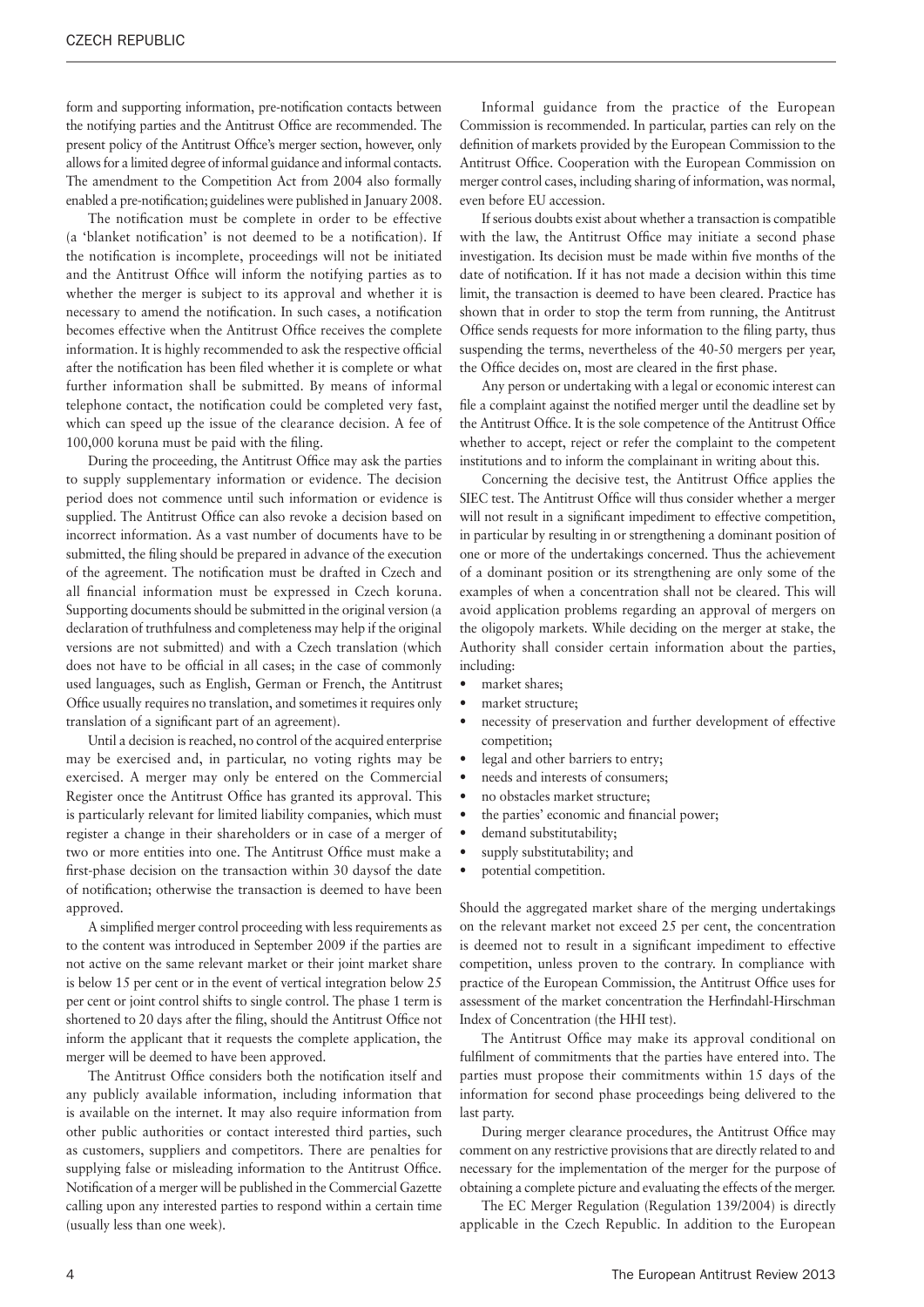Commission's jurisdiction, it might be that in certain circumstances the Antitrust Office will also take decisions on mergers that were originally considered to have a community dimension.

#### Joint ventures

Joint ventures are subject to Czech competition law and are assessed according to their structure. The provisions on mergers apply to full-function joint ventures only. These are joint ventures as a result of which two or more undertakings take sole control of another undertaking. Partial-function joint ventures are joint ventures that perform only a few specific functions and are evaluated under the rules governing other forms of anti-competitive behaviour.

# **Enforcement**

#### The regulatory authorities

The only regulatory body is the Czech Office for the Protection of Economic Competition, the Antitrust Office, seated in Brno, which has sections for competition, public procurement and state aid. The Antitrust Office is also the only national regulatory body in terms of Regulation 1/2003. Cooperation with the European Commission and sharing of information was already common in the past. The Antitrust Office may request competitors and administrative authorities to provide documentation and information. Employees of the Antitrust Office have the power to enter premises, inspect commercial documentation, make copies and request all information that is required for its investigation (particularly with respect to potentially restrictive agreements or practices). Dawn raids have already taken place.

The Antitrust Office may also summon witnesses to participate in hearings. A fine may be imposed for providing misleading information. The Antitrust Office may also now conduct (with the prior approval of the court) investigations in premises other than business premises, namely in the homes of statutory bodies, their members or employees, provided there is a well-founded suspicion that business books or other documents are located there.

There is a right of appeal against decisions of the Antitrust Office, the outcome of which is decided by the president of the Antitrust Office. An appeal must be lodged with the Antitrust Office within 15 days of the delivery of the decision. Under the current chairman of the Antitrust Office, the Antitrust Office is more willing to bargain with and decrease the fines imposed on the undertakings. There is also a possibility of judicial review of the Antitrust Office's decisions by the district court in Brno, and the Antitrust Office's formerly very high success rate in judicial review has been decreasing. The reason for this is that the district court in Brno has become more confident and professional with the complex and complicated economic analysis of the antitrust cases, and has effectively become an opponent to the Antitrust Office.

Based on Regulation 1/2003, the Antitrust Office shall have the power to apply articles 101 and 102 TFEU in individual cases. It may take the following decisions: require that an infringement is stopped; order interim measures; accept commitments; and impose fines, periodic penalty payments or any other penalty provided for in the Competition Act. The Antitrust Office is also, as already mentioned, empowered to withdraw the benefit of a block exemption regulation within the territory of the Czech Republic under certain conditions.

Regulation 1/2003 also stipulates the rights and duties of the Antitrust Office relating to the European Competition Network (ECN). The Antitrust Office may submit its standpoint to the courts relating to the application of articles 101 and 102 TFEU. The conduct and decisions of the Antitrust Office in applying articles 101 and 102 are subject to the same procedural rules as those that cover the application of the Competition Act.

# Penalties

A breach of the Competition Act may result in the imposition of fines of up to 10 million koruna or up to 10 per cent of the net turnover in the Czech Republic recorded in the last complete accounting period. These fines may be imposed for violations such as:

- abuse of a dominant position, which applies even when the conduct has already been terminated; he Antitrust Office may issue an interim order to preserve the status quo in order to prevent a violation causing irreparable injury to the victim;
- breach of the prohibition on restrictive agreements; in recent years, penalties for breaches of the rules on restrictive agreements have increased;
- breach of the obligation to suspend a merger unless a final decision of the Antitrust Office is issued;
- breach of the commitments: and
- non-fulfilment of imposed reparatory measures.

In the past, typical fines have been between 50,000 koruna and 500,000 koruna. Over the past few years, the fines for breaches of antitrust provisions, particularly in the case of cartels, have increased dramatically (up to 940 million koruna). A fine (or series of fines) of up to 1 million koruna can be imposed in the event of a breach of a decision of the Antitrust Office. Further fines of up to 300,000 koruna or up to 100,000 koruna can be and have been imposed for:

- failure to provide the Antitrust Office with the requested information within the stipulated period of time, or the provision of incomplete, false or inaccurate information;
- • failure to submit requested books and other business records or to enable their review;
- other refusals to submit to investigations under the Competition Act;
- failure to appear at a scheduled oral hearing without a serious reason;
- refusal to testify; or
- other obstruction of the proceedings.

The 2012 amendment of the Act also solved a long and courtdisputed issue stating that penalties shall be applicable on legal successors.

Concerning the restrictive agreements, if an agreement or provision is deemed to be in breach of the Competition Act, the entire agreement will be invalid unless it is possible to keep the rest of the agreement in force. The parties signing the agreement containing the restrictive prohibitions may, however, be jointly and severally liable to the undertaking for damages caused by such action. The Czech Commercial Code imposes comparatively strict liability on corporate bodies, even though in practice the responsibility of corporate bodies has not been raised very often in court proceedings.

## Private enforcement

Under Czech civil law, any prior agreement by a company to waive the right of third parties to claim damages from it is deemed to be invalid. There is no specific provision in the Competition Act relating to third-party claims. According to the general regulations contained in the Czech Civil and Commercial Codes, a person is liable for any damage caused by failure to comply with a legal duty, such as by breaching the Competition Act. Similar to the experience of other EU countries and at the EU level, as mentioned in the Commission's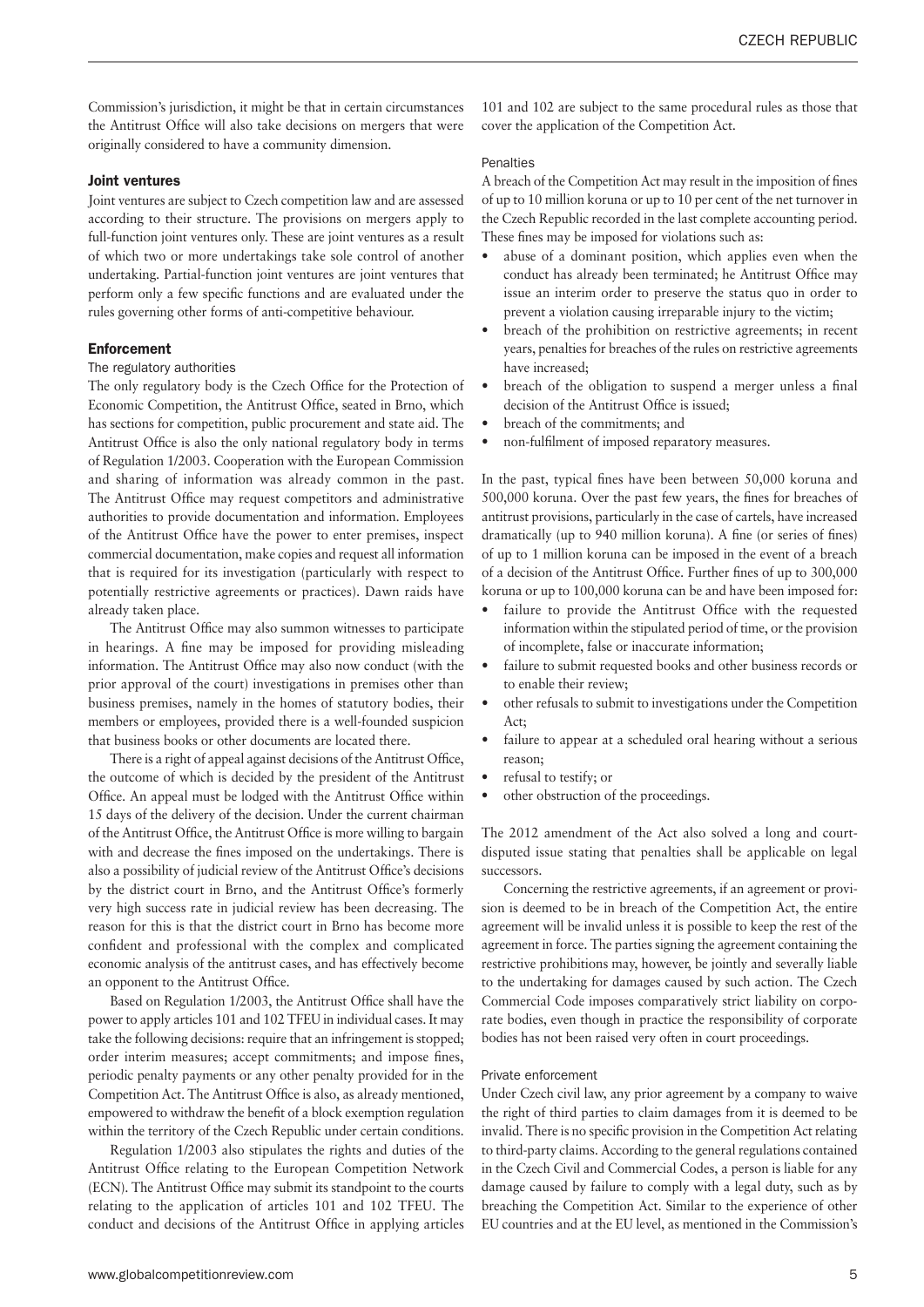White Paper on Damages Actions for Breach of the EC Antitrust Rules, private enforcement of the antitrust law has to face the same difficulties that still hamper the effective application of this legal statute in other European states, such as the passing-on defence and difficulties proving some facts. In the Czech Republic, a general distrust of the court system due to slowness and the low quality of judgments, particularly when it comes to stating lost profit, must also be named as reason for a lack of willingness to pursue claims at civil courts. Nevertheless, the Antitrust Office has set the goal to increase the use of private enforcement in the future.

As in many other jurisdictions, there are agreements that fall under the antitrust law but are being fulfilled by both parties. Performing under an agreement that is invalid under the Competition Act effectively gives a right to a party to claim invalidity of the illegal provision of the agreement. The illegal provision itself is, however, invalid by operation of law. Furthermore, any of the parties may, directly or indirectly, ask the Antitrust Office to investigate the agreement. If an agreement is terminated, or if the Antitrust Office declares that a prohibited agreement has been concluded (together with a prohibition of the performance of such agreement pro futuro), the performance of the parties should be reversed in such a way that no party has an undue advantage.

Although the Czech Criminal Code provided in the past for certain criminal sentences in the case of intentional unfair competition, or bid rigging, in practice criminal law played no role in antitrust law. On 1 January 2010, however, prison sentences of up to three years were introduced for anyone entering into agreements with a competitor on price fixing on market sharing, or other (horizontal) agreements with anti-competitive effects (section 248 (2) of the Czech Criminal Code). The maximum prison sentence is increased to between six months and five years if such act has been committed as part of an organised group or has been repeated, or considerable damage or profit for the guilty party was made. Such considerable damage or profit is defined by the Czech Criminal Code as being 500,000 koruna and more. Should the damage or profit made be 5 million koruna and more or such behaviour had led to insolvency of a third party, the minimum prison sentence is raised to a staggering frame of between two and eight years. Because of certain flaws – in particular, wording allowing an interpretation that only cartels between competitors as natural persons are sanctioned – the actual use of criminal sanctions will remains low, still it should have a deterrence effect and must be considered in the event of internal investigations or thought of leniency applications. Since 2012, the criminal liability of legal entities has been introduced into Czech law, covering also various antitrust infringements.

#### Challenges of the near future

Several issues regarding the proper application of the Czech competition law have arisen recently.

After many years of intense discussions and half a dozen attempts by the agricultural lobby to enact a similar law, the Act on Significant Market Power for the Sale of Agricultural and Food Products and the Abuse thereof (No. 359/2009) has become effective on 1 February 2010. The law defines important market power as dependency of the supplier on the buyer (the retailer). Some criteria such as market structure, market entry barriers, market shares of suppliers and buyer, their financial strength, the size of the shops and locations are to give additional guidance. A refutable presumption states that such important market power is presumed with a net annual turnover above 5 billion Czech koruna which would include not only the six largest chains but many more medium-sized players.

Dozens of practices described in the appendices to the Act, either infringing provisions on invoicing, on general business terms, or infringing on obligations resulting from the contract with the supplier terms in detail, are prohibited.

The most important prohibitions concern practices such as requiring listing fees, bearing of the retailer's marketing costs, sale below the purchase price (with various exceptions), or unjustified and sudden termination of a long-term commercial relationship. Appendix 5 event tries to fix minimum termination periods for a supplier relationship if notice is given by retailer. One consequence of a violation of the Act is – besides invalidity of any contract for such practices – a damage claim by the supplier. This can be interpreted as claim for return of paid listing fees plus financing costs/interest. In addition, a fine can be levied by the Antitrust Office of the usual amount in antitrust matters, which is up to 10 per cent of turnover of the past accounting year.

The Antitrust Office has issued first penalties already. Legal insecurity is still high and it will take years to establish a reliable practice in the retail food sector.

The international developments, for instance in vertical agreements (RPM), will certainly also continue to show effects in Czech antitrust law, at present this type of vertical agreement still forms a large part of the Antitrust Office's investigations and cartel sanctions. The nomination of a chief economist confirms the intention to follow the more economic approach in the future, nevertheless, some personal turmoil had taken away some efficiency at the Office. As an agency, the Antitrust Office is undergoing considerable personal growth with new responsibilities in public procurement.

Private enforcement can be predicted to play a bigger role in the future, although its relationship with the leniency programme is

#### bpv Braun Partners

Palac Myslbek, Ovocny trh 8 110 00 Prague 1 Czech Republic Tel: +420 224 490 000 Fax: +420 224 490 033

prague@bpv-bp.com

www.bpv-bp.com

The approximately 45-strong team of bpv Braun Partners has many years of experience working under the aegis of an international law firm, one of the leading players in Central and Eastern Europe. We are members of bpv LEGAL, a close alliance of independent law firms giving advice throughout the region.

Our consultancy covers diverse areas, the most important being M&A and corporate law, real estate law and, based on over 18 years' experience in assisting foreign investors, preparing optimal tax structures in transactions and for new enterprises.

Depending on the needs of our clients, our consultancy involves know-how in special areas of interest such as labour law or intellectual property protection. Antitrust law is a particular focus of our activities.

In close cooperation with the Vienna and Brussels offices of bpv LEGAL, we have built up a considerable track record in European law, in particular in the energy sector, and regarding merger filings and cartels.

Our international presence allows us to apply specific knowledge from different jurisdictions whenever needed.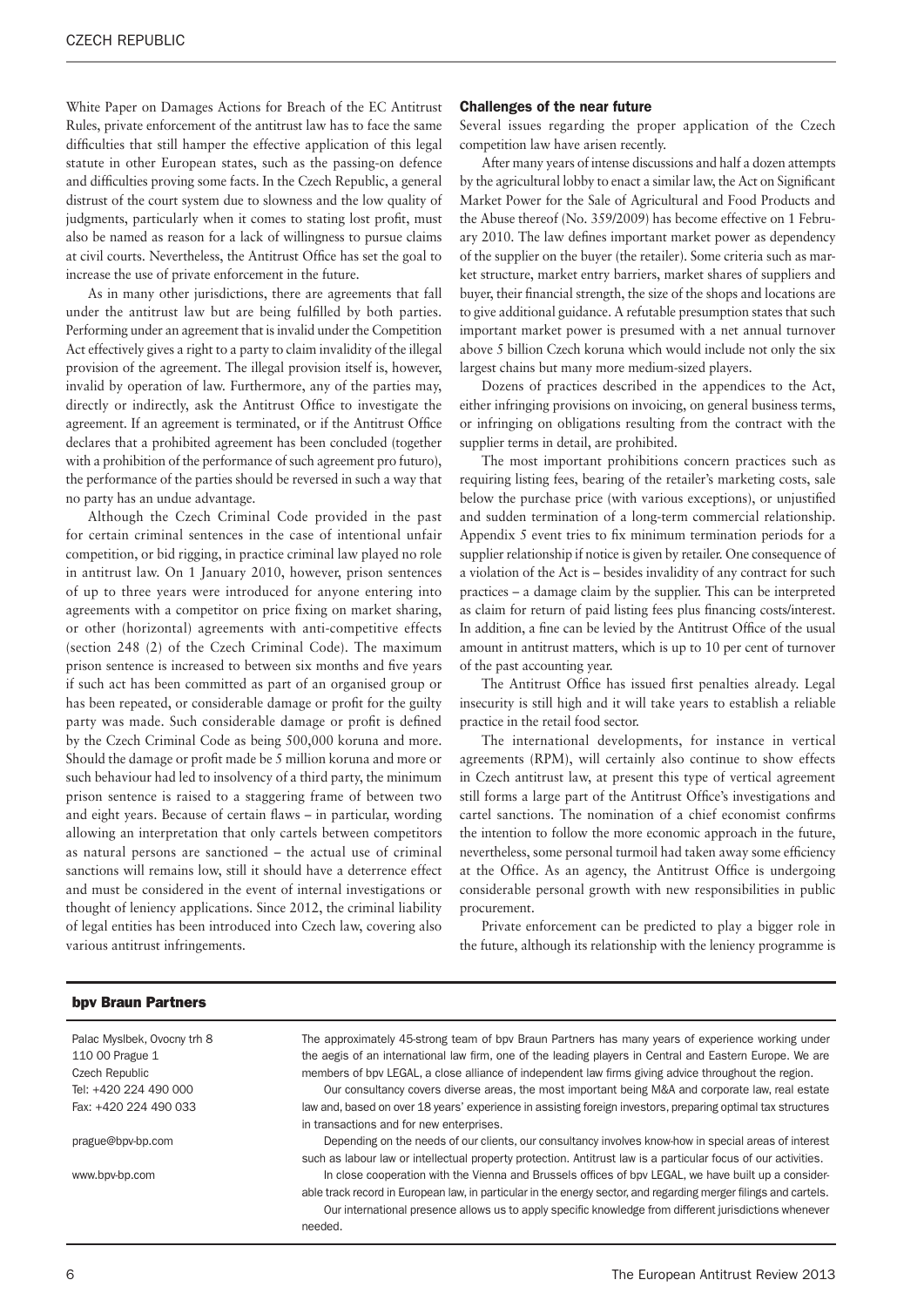still unsolved. With view to the fact, that the governmental proposal of the new amendment to the Competition Act does not solve the protection against private enforcement claims, it seems for the time being that the Czech legislature awaits the results of the legislative efforts on private enforcement at the European level, rather than itself introducing the necessary changes in civil and procedural law to promote private enforcement of the antitrust law. However, on the other hand, this has so far been a rather theoretical threat so that after the amendment comes into law, leniency applications might be more frequent.

Finally, the government proposal of the new amendment to the Competition Act has in addition another interesting feature, that is that the Antirust Office will not be required to prosecute cartels if their effects on the market and the consumer are small (ie, factual 'general de minimis rule' depending on assessing of the situation by the Antitrust Office). Again, a cynic may take a critical view and point out that in the past the Antitrust Office prosecuted many small resale price maintenance cartels with little practical consequence, but easy for the Antitrust Office to defend the facts at court – will there now remain any cartels at the Antitrust Office?